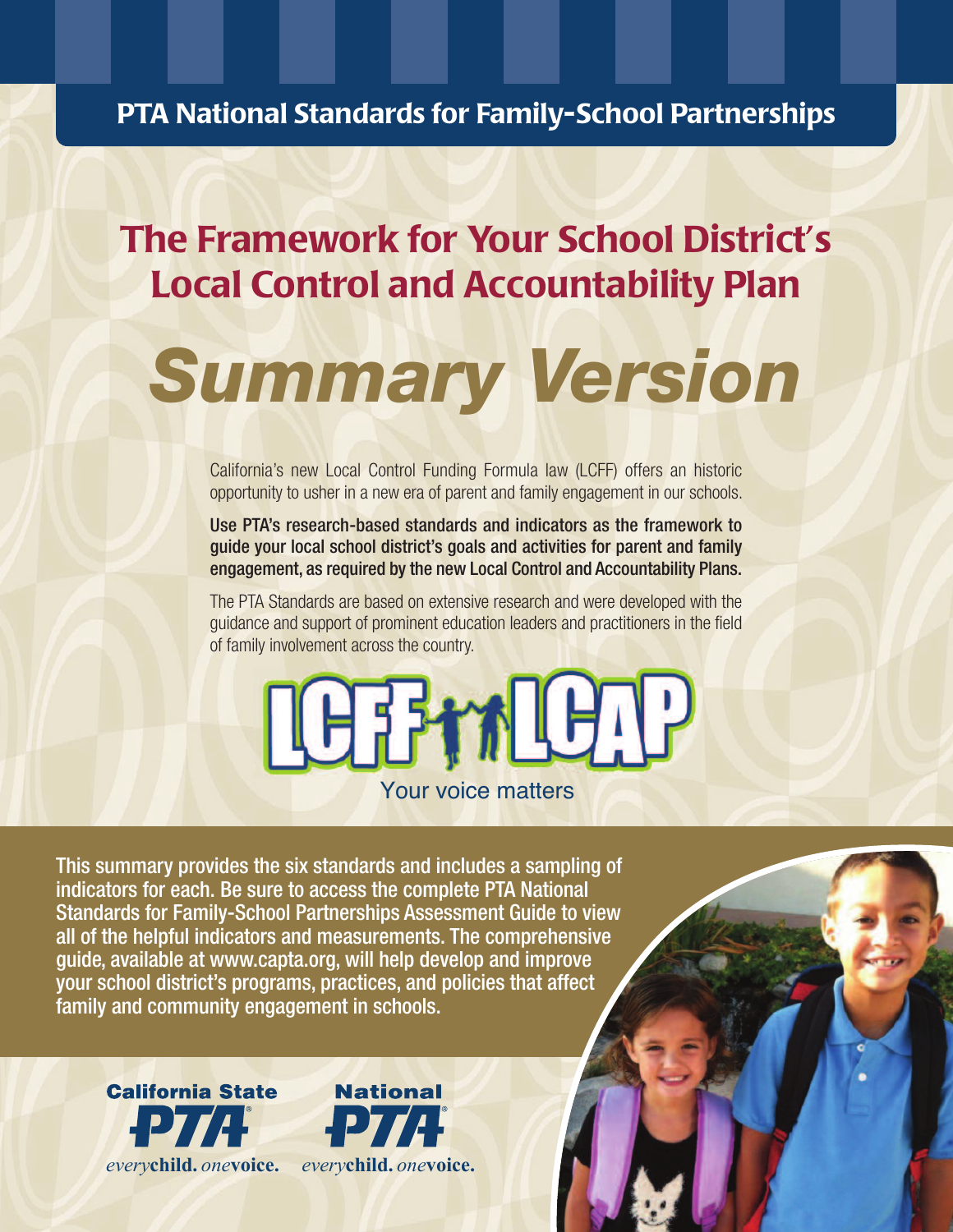#### **Ten ways to use the complete standards and assessment guide:**

- To assess current family involvement practices at your school
- To develop ideas for involvement practices and activities
- To inform the development of a school improvement plan and the LCAP
- To monitor progress in reaching school improvement goals and the goals and outcomes of the LCAP
- To design professional development for staff
- To guide discussion at PTA and faculty meetings
- To conduct a school walk-through looking for evidence of implementation for each standard
- To create a survey for parents and staff
- To guide the development of school-based parent involvement policies and compacts
- To design research and evaluation studies and instruments

# **PTA National Standards for Family-School Partnerships At-a-Glance**

#### STANDARD 1 – Welcoming All Families into the School Community

Families are active participants in the life of the school and feel welcomed, valued and connected to each other, to school staff and to what students are learning and doing in class.

#### STANDARD 2 – Communicating Effectively

Families and school staff engage in regular, two-way, meaningful communication and learning.

#### STANDARD 3 – Supporting Student Success

Families and school staff continuously collaborate to support students' learning and healthy development, both at home and at school, and have regular opportunities to strengthen their knowledge and skills to do so effectively.

#### STANDARD 4 – Speaking Up for Every Child

Families are empowered to be advocates for their own and other children to ensure that students are treated fairly and have access to learning opportunities that will support their success.

#### STANDARD 5 – Sharing Power

Families and school staff are equal partners in decisions that affect children and families and together inform, influence, and create policies, practices and programs.

#### STANDARD 6 – Collaborating With the Community

Families and school staff collaborate with community members to connect students, families and staff to expanded learning opportunities, community services and civic participation.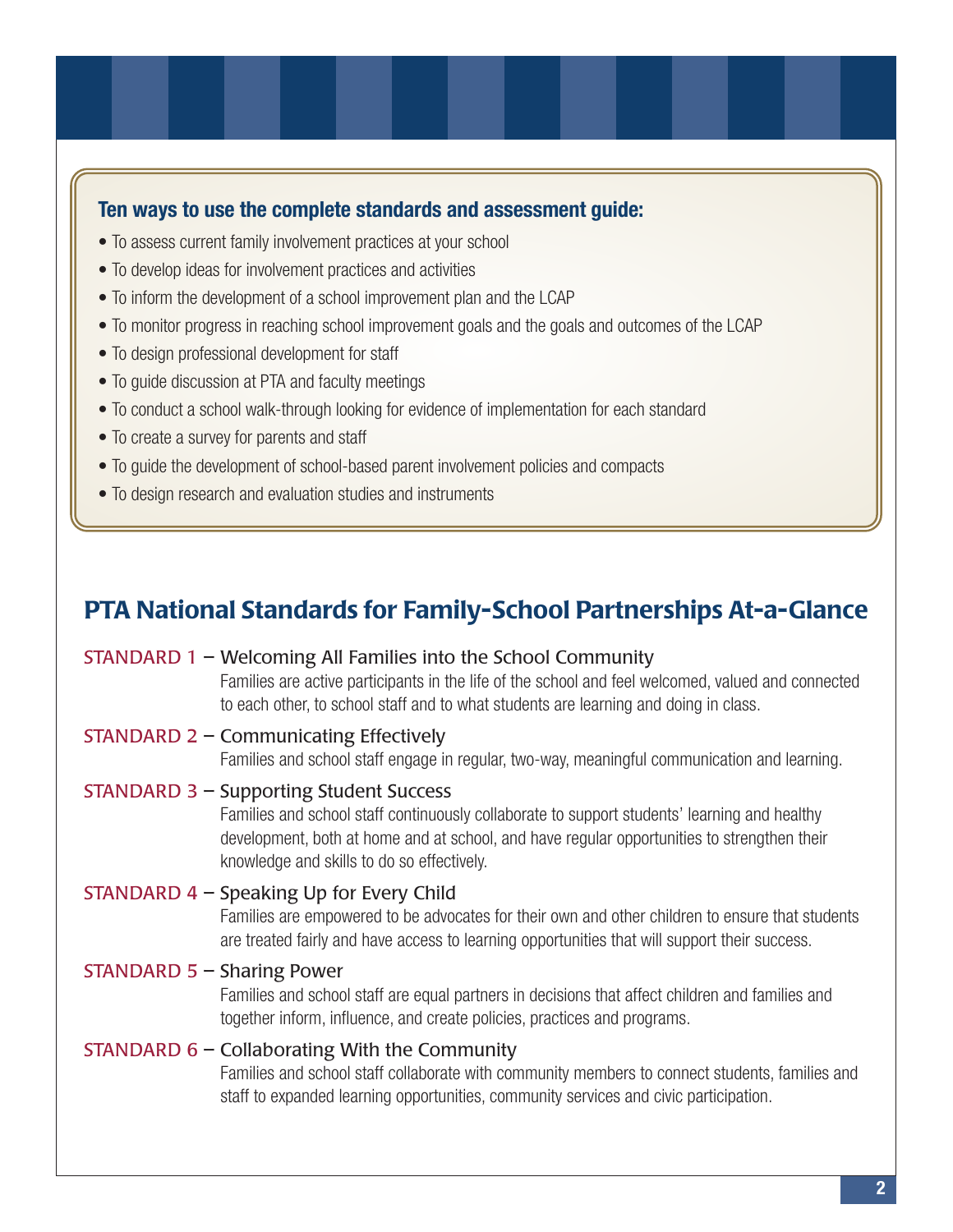

### PARENT AND FAMILY ENGAGEMENT IS A VITAL INVESTMENT

There are no shortcuts to raising student achievement or to building successful parent engagement. Each takes an investment of time and resources and ongoing commitment by school districts, educators and parents and community partners working together.

Authentic engagement involves building a culture at every school where parents and family members feel welcomed, respected and appreciated – a culture where information is freely shared, and input is sought and genuinely considered.

### LCFF AND LCAP: AN OPPORTUNITY FOR A NEW SPIRIT OF **COLLABORATION**

All parents want the best for their children. They want to be able to know what is going on at their children's schools, and they want to provide informed input. They want to know their input is seriously considered and helps make a positive difference.

Similarly, teachers and school administrators go into the education field because they want to positively impact lives. They want to help students succeed.

The greatest promise of the new era of family engagement in our schools is that parents, educators and elected school board members will talk more often and work together even more. The results, when we do, will be amazing for children.

View, download and share the complete PTA National Standards for Family-School Partnerships Assessment Guide at www.capta.org and www.pta.org/nationalstandards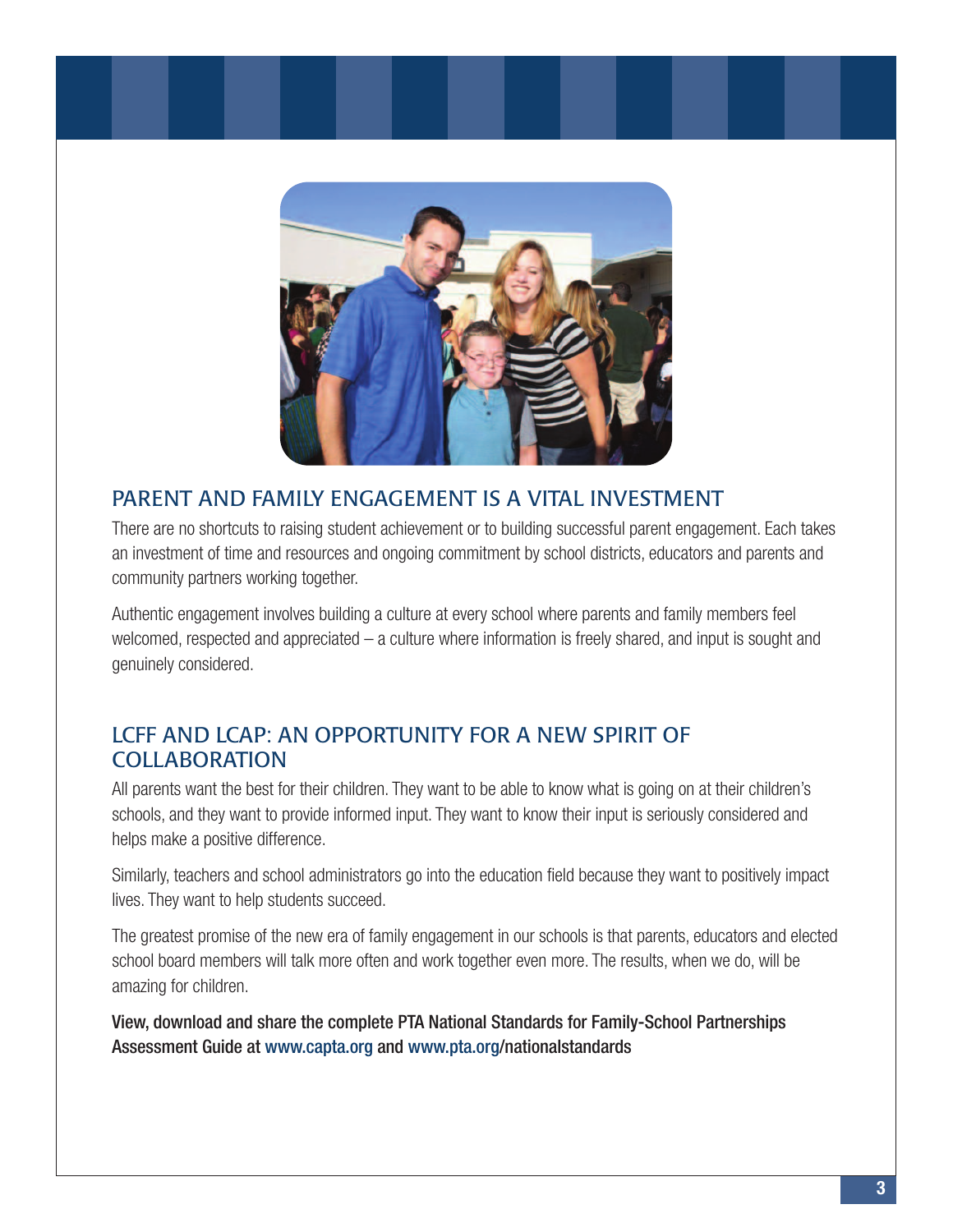# STANDARD 1—Welcoming All Families into the School **Community**

Families are active participants in the life of the school and feel welcomed, valued and connected to each other, to school staff and to what students are learning and doing in class.

## **Creating a Welcoming Climate**

When families walk into the building, do they feel the school is inviting and is a place where they "belong"?

Indicators:

- Clean and welcoming campus for families with signs clearly directing visitors to important places at the school
- Information and support provided to families and students in their home language
- Family resource center staffed with parent volunteers or school staff fluent in various languages and filled with information about the school and community
- Formal volunteer program organized by the PTA/parent group and school with a range of volunteer options for parents of all backgrounds and neighborhoods



# **Building A Respectful, Inclusive School Community**

Do the school's policies and programs reflect, respect and value the diversity of the families in the community?

- Collective responsibility, in the school community, to identify and break down barriers to family engagement to make the school more respectful and supportive
- Families and school staff affirm students' culture and history in school resources, classroom lessons and activities to reflect the community's diversity
- Community stakeholders work together on procedures and policies to offer events, activities, programs and academic services at no or low cost to ensure access for all families and students
- PTA/parent group leaders and school officials jointly plan family programs held at the school and in community locations at various times and days of the week to respect parents' work schedules.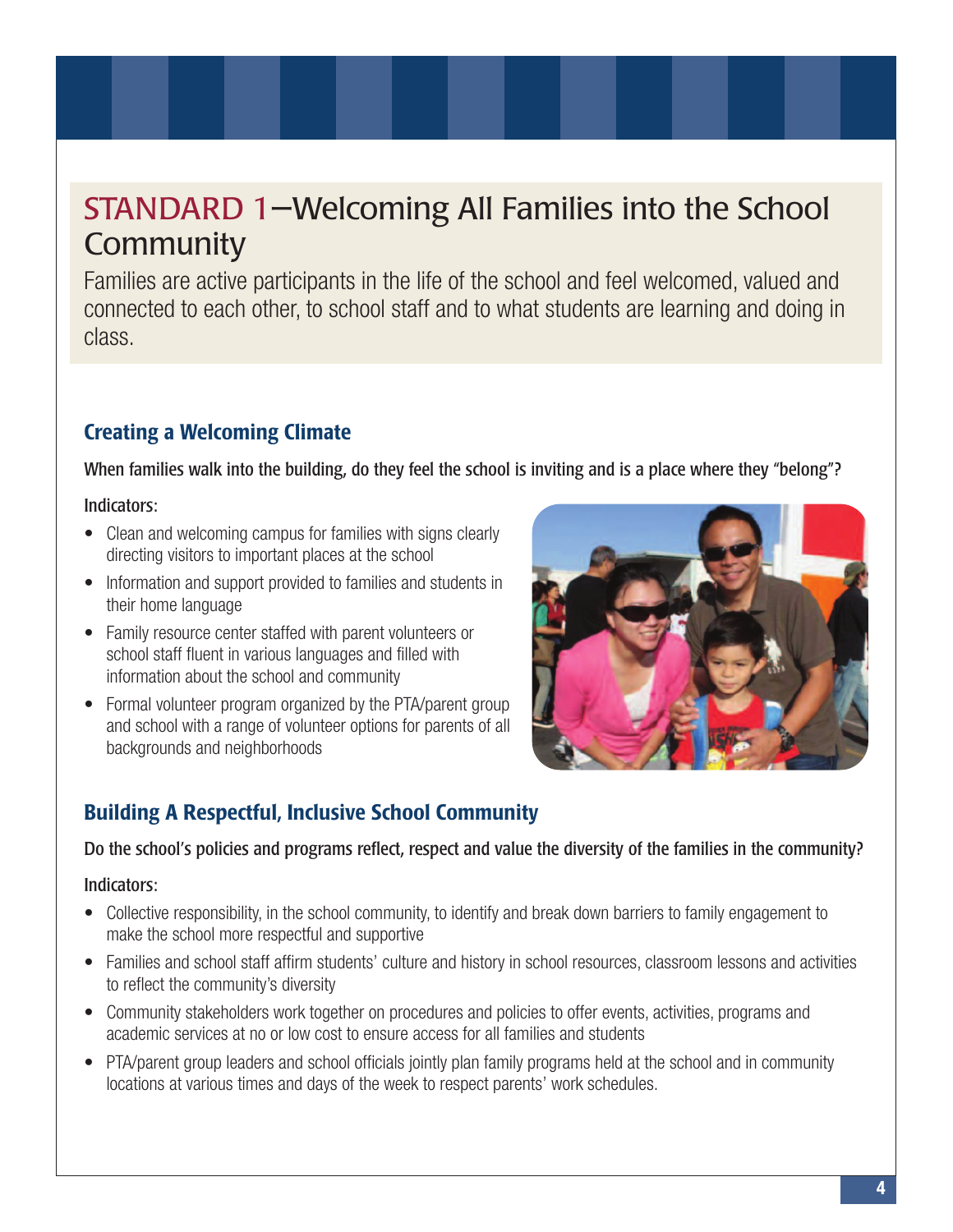# STANDARD 2—Communicating Effectively

Families and school staff engage in regular, two-way, meaningful communication about student learning.

### **Sharing Information Between School and Families**

Does the school keep all families informed about important issues and events and make it easy for families to communicate with teachers?

- Families, community and school staff communicate in multiple, interactive ways and in home languages, both formally and informally
- Parent surveyed in multiple languages with results reflected in LCAPs and School Improvement Plan to guide outcomes, posted on the school website and discussed
- Principal meets regularly with parents and shares information about school-wide issues with opportunities for individual follow up
- All school families kept informed of developing concerns in the school community, on a regular basis, through a variety of communications modes in the home language.
- PTA/parent group and school jointly develop programs and activities to help parents connect with each other

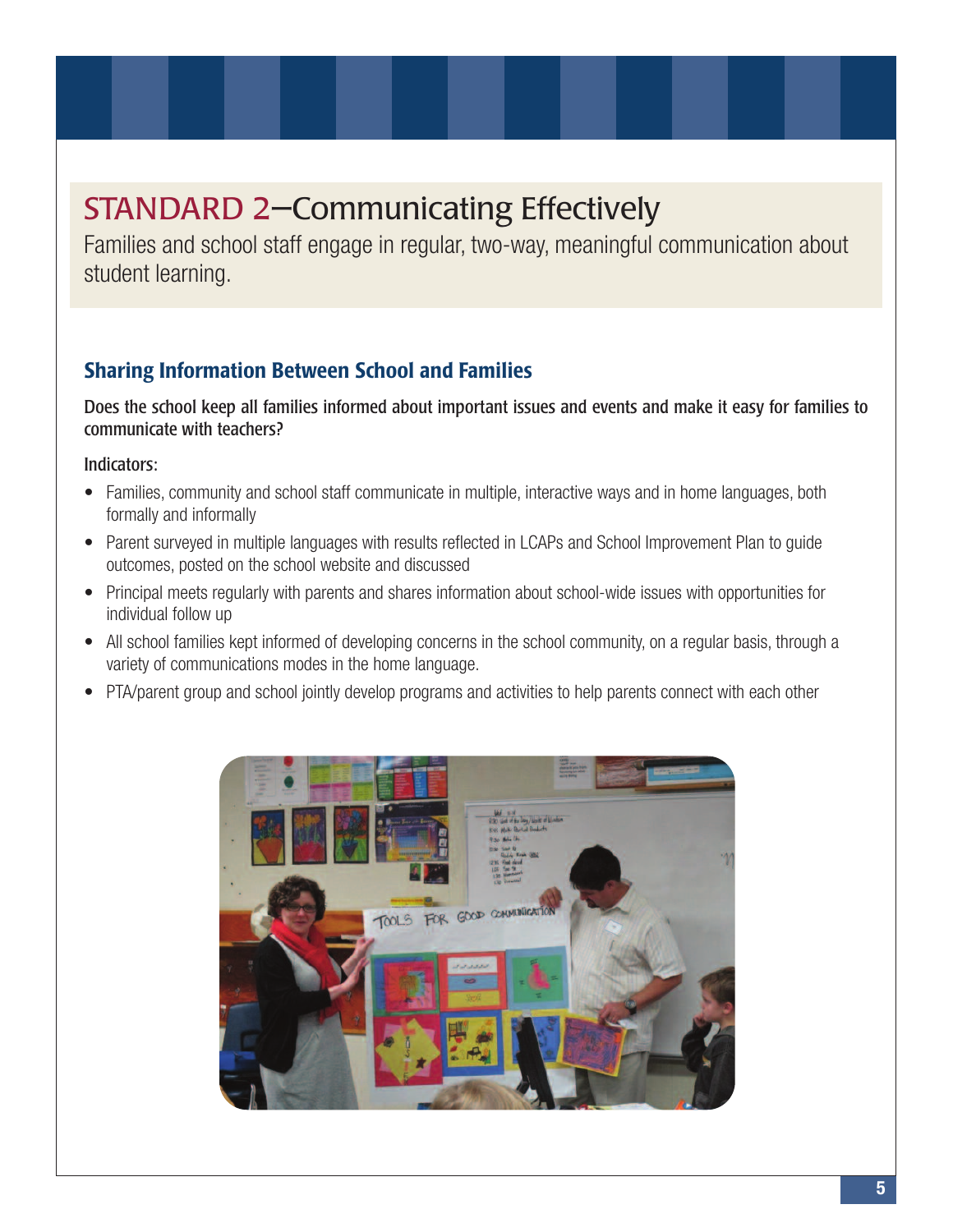# STANDARD 3—Supporting Student Success

Families and school staff continuously collaborate to support students' learning and healthy development, both at home and at school, and have regular opportunities to strengthen their knowledge and skills to do so effectively.

## **Sharing Information About Student Progress**

Do families know and understand how well their children are succeeding in school and how well the entire school is progressing?

Indicators:

- Teachers and parents communicate regularly and discuss student's individual learning styles, family cultural experiences, strengths, and academic and personal needs to develop student learning goals to support academic success at school and at home
- Teachers explain to parents throughout the year what students are learning and what good work looks like under the academic standards for the student's age and grade level
- Parents included on school or district academic standards committees and in discussing how to raise expectations and achievement for every student
- Parents informed about standardized testing and have opportunities to learn how to interpret testing data
- Principal collaborates with PTA/parent group leaders to present regular progress updates to school community on reaching academic goals and to develop strategies to support academic improvement



# **Supporting Learning By Engaging Families**

Are families active participants in their children's learning at home and at school?

- PTA/parent group helps organize a database of parent and family skills, experience and backgrounds through which teachers can find resources
- Families and teachers engage in innovative ways to collaborate on classroom learning to share information about their cultures
- School and PTA/parent group plan regular family, learning events and provide resources to help parents support student learning at home
- Community stakeholders work together to develop and promote after school programs for children and families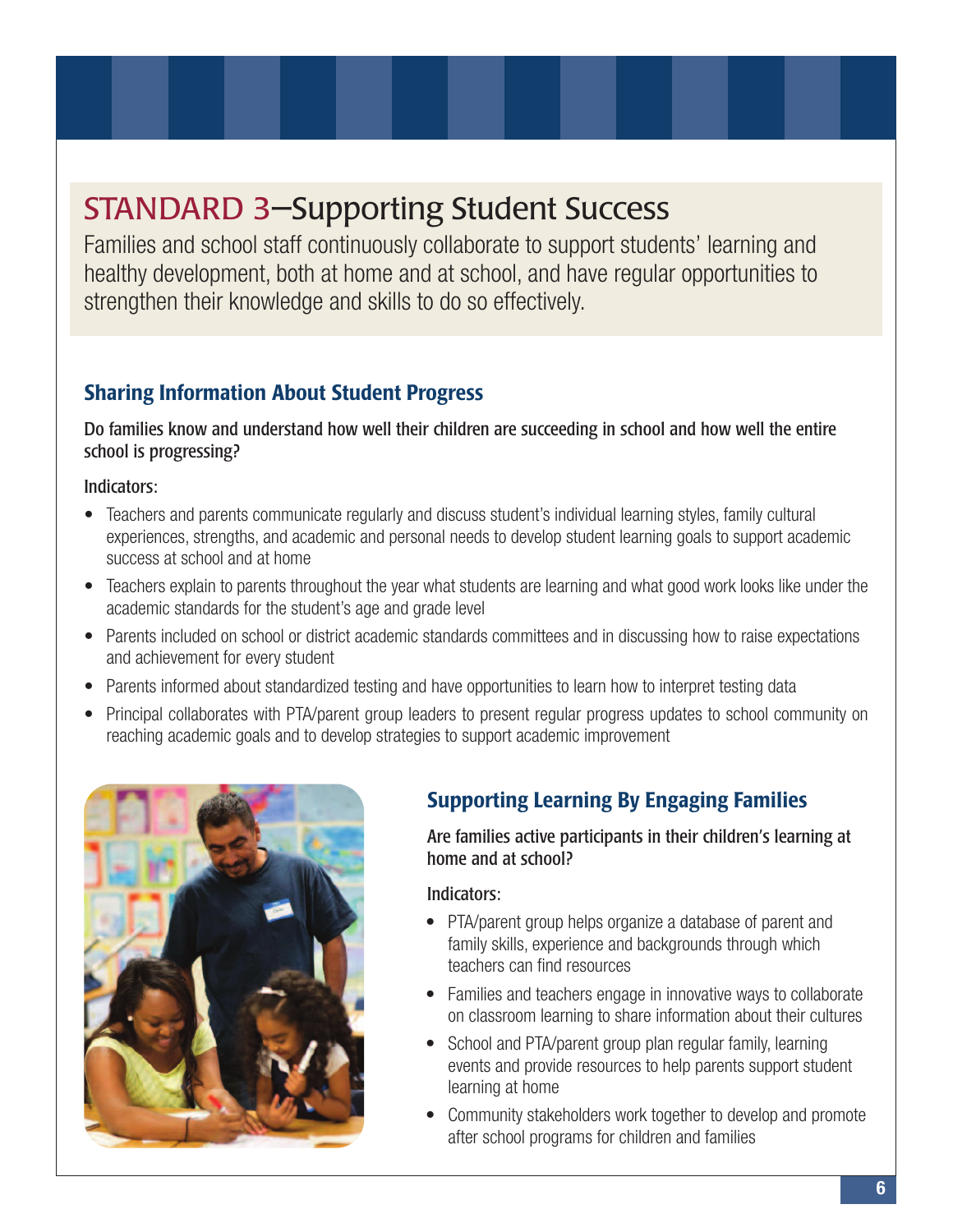# STANDARD 4—Speaking Up for Every Child

Families are empowered to be advocates for their own and other children to ensure that students are treated fairly and have access to learning opportunities that will support their success.

### **Understanding How the School System Works**

Do parents know how the local school and district operate and how to raise questions or concerns about school and district programs, policies and activities? Do they understand their rights and responsibilities under federal and state law as well as local ordinances and policies?

Indicators:

- School district offers workshops and resources, in home languages, for family members about school and district programs, policies and services and the skills to access them
- PTA/parent group and school collaborate to inform the school community about the role of parent involvement in the school
- PTA/parent group members help other families understand parent rights and responsibilities and how to exercise their rights under state and federal education laws
- Meetings at school and in the community organized to help families better understand students' options for extra academic support or enrichment, including Advanced Placement classes, after school and Summer Learning programs
- School staff and PTA/parent group jointly plan strategies, develop policies and provide information to help parents, teachers and students identify and resolve concerns, problems and conflicts at school

### **Empowering Families to Support Their Own and Other Children's Success in School**

#### Are parents prepared to monitor students' progress and guide them toward their goals through high school graduation, postsecondary education, and a career?

- PTA/parent group works with principal on school polices that support parents as advocates and offer parents opportunities to learn how to be an effective advocate for student success
- School creates partnerships with colleges and universities and local businesses to expand opportunities for career exploration and preparation for students
- PTA/parent group and school staff help prepare parents and students to make informed decisions that connect career interests with academic programs
- Orientation and transition programs developed by PTA/parent group and staff to help parents feel connected and remain involved as their children progress through school levels
- PTA/parent group offers discussions on policy issues and helps families learn more about political issues affecting education and how to testify at local public hearings on school needs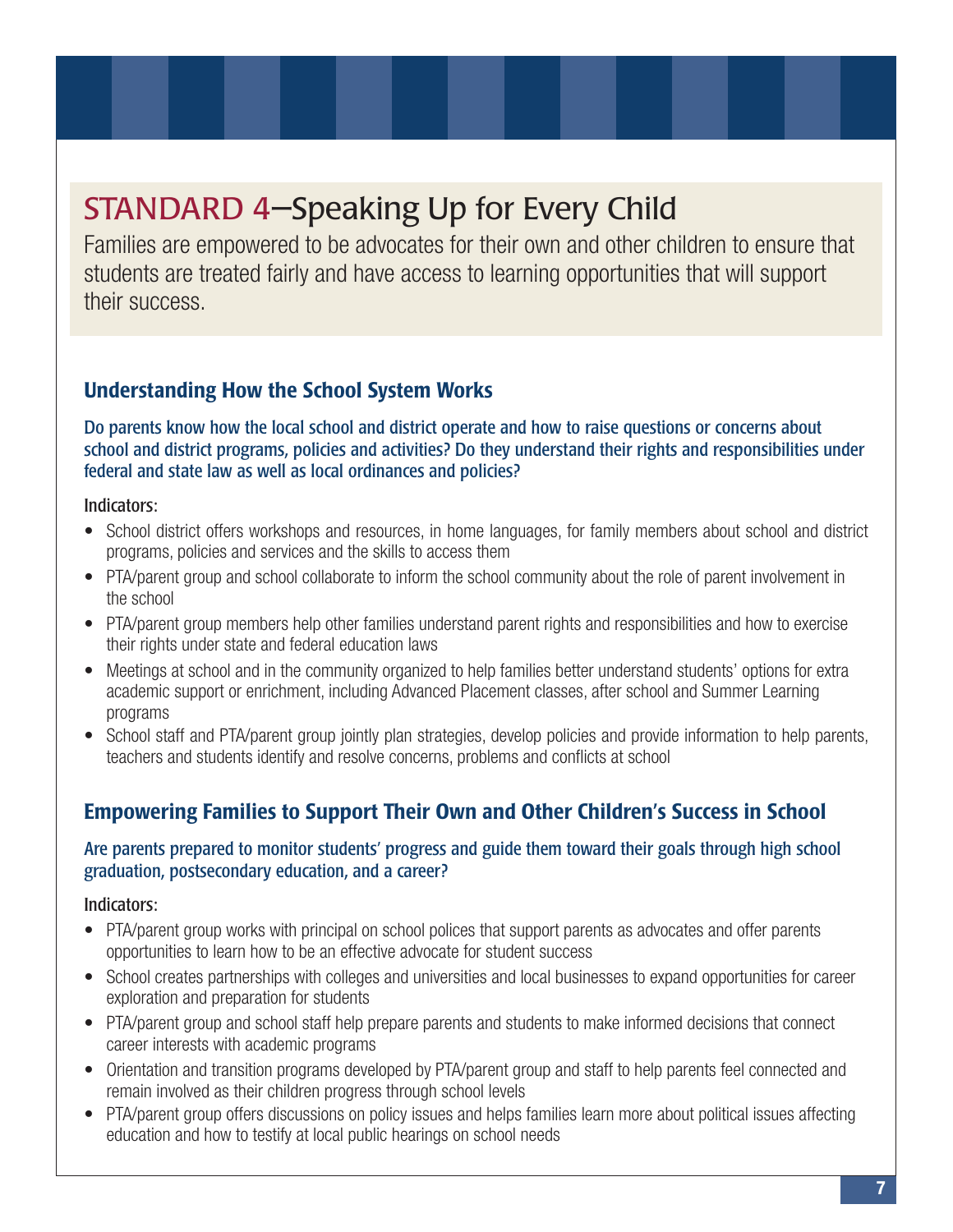# Standard 5—Sharing Power

Families and school staff are equal partners in decisions that affect children and families and together inform, influence, and create policies, practices and programs.

## **Strengthening the Family's Voice in Shared Decision Making**

#### Are all families full partners in making decisions that affect their children at school and in the community?

- School has established policy to ensure that parents have an equal voice in all major decisions that affect children, such as budget allocation
- PTA/parent group and school host dialogues with families and staff, with interpreters as needed, about issues, policies, concerns and proposed changes to gain their ideas and insights and give them an opportunity to respond
- Parent group leaders work with the school improvement team to adopt effective strategies to engage families in reducing achievement gaps between groups of students
- PTA/parent group leaders reach out to survey, recruit and train parents with diverse backgrounds to volunteer (both in and out of school – according to their schedules), sit on a committee and run for office
- Community stakeholders invite local officials such as school board members, local police and other community leaders to meetings to discuss ideas, issues and problems in the community to better identify resources and propose solutions and strategies to address concerns

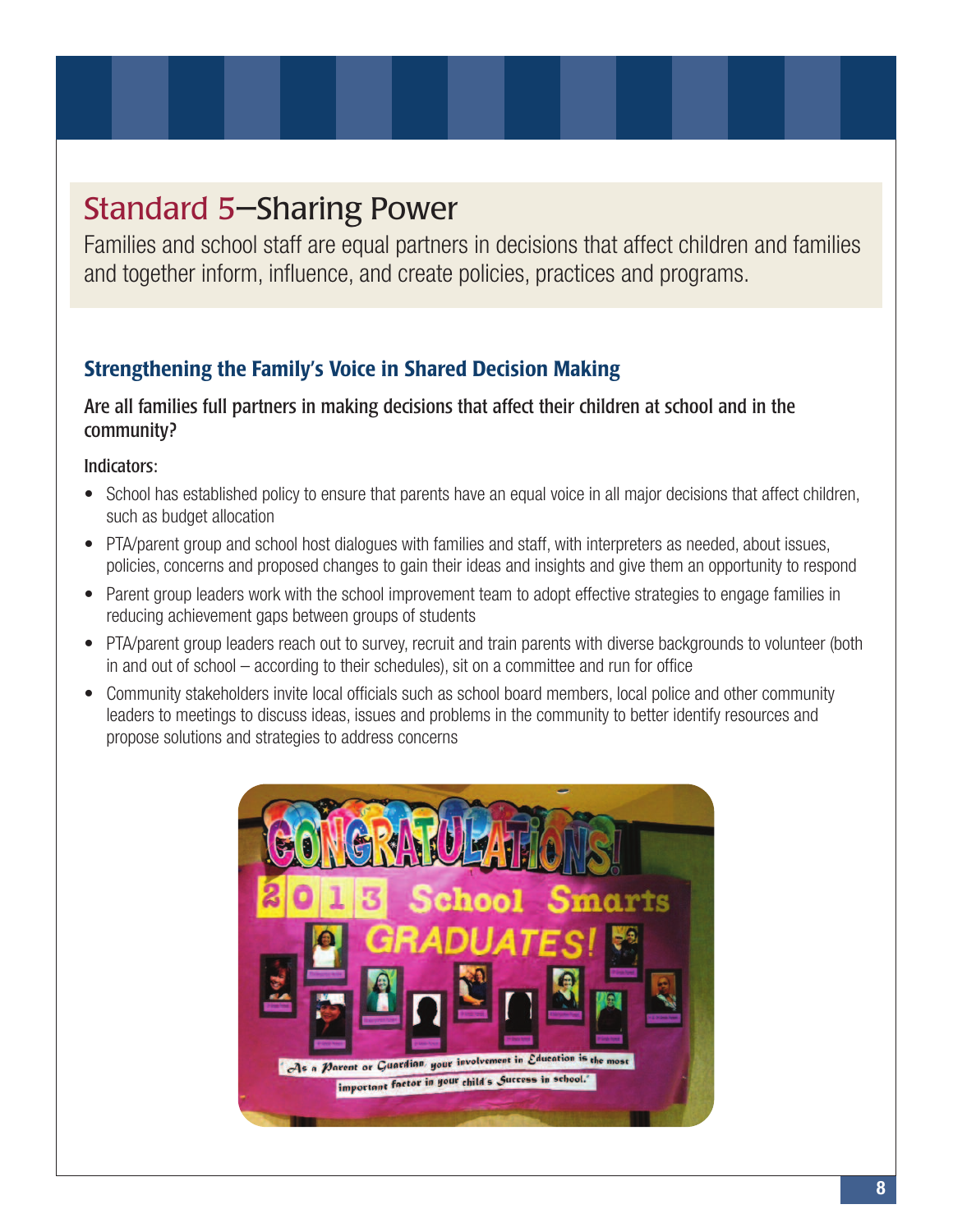# Standard 6—Collaborating With the Community

Families and school staff collaborate with community members to connect students, families and staff to expanded learning opportunities, community services and civic participation.

### **Connecting the School With Community Resources**

Do parent and school leaders work closely with community organizations, businesses and institutions of higher education to strengthen the school, make resources available to students, school staff and families, and build a family-friendly community?

- Community and business leaders work with school and parent leaders to assess needs, develop programs and publicize opportunities to support student success
- School is a hub of community life with its facilities open year-round for broad community use
- Teachers and families work with grassroots groups to sponsor resource fairs and jointly develop solutions to local problems
- PTA/parent group works with school staff to sponsor student businesses to bring student skills to the community